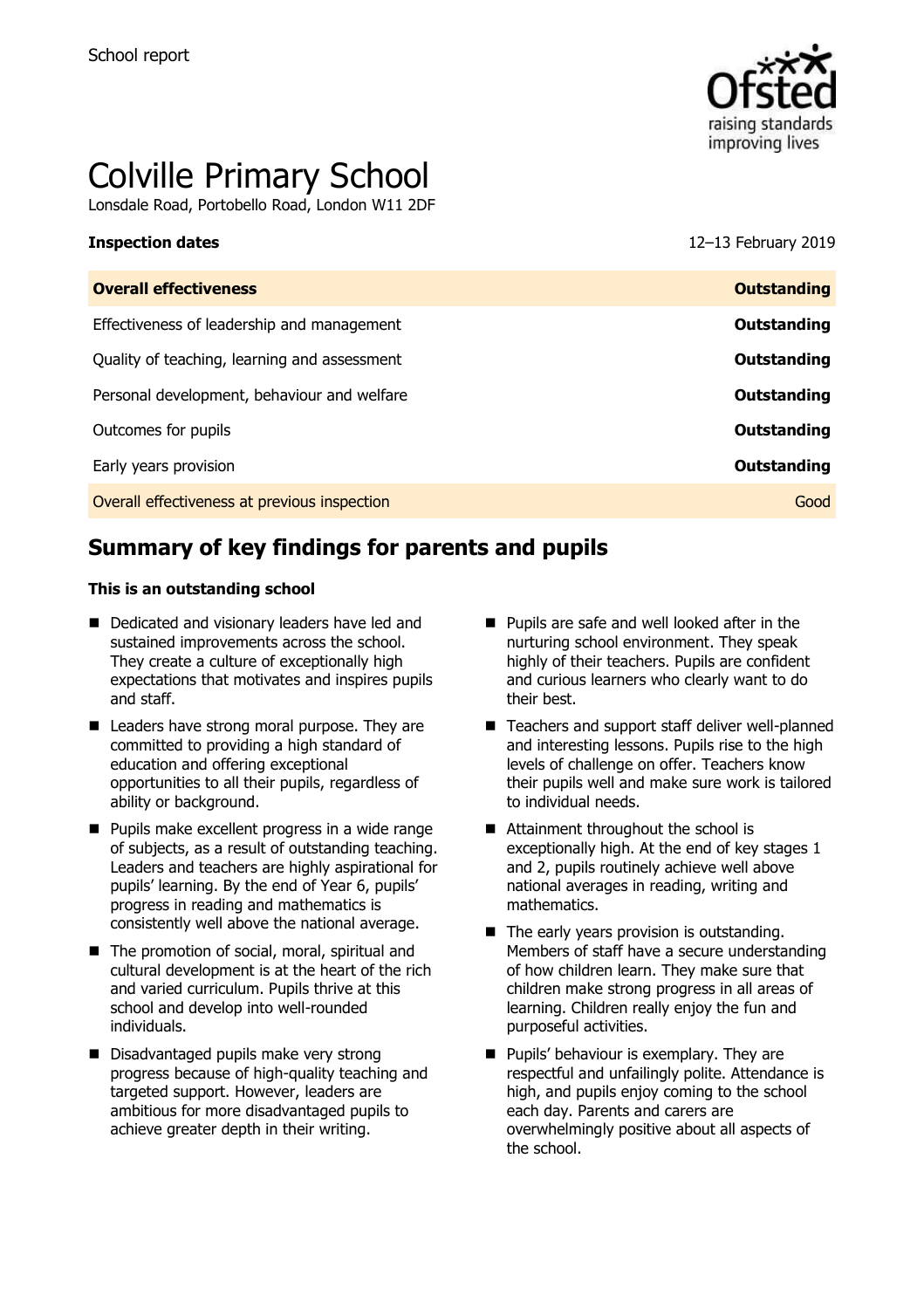

# **Full report**

## **What does the school need to do to improve further?**

Ensure that more disadvantaged pupils achieve greater depth in their writing.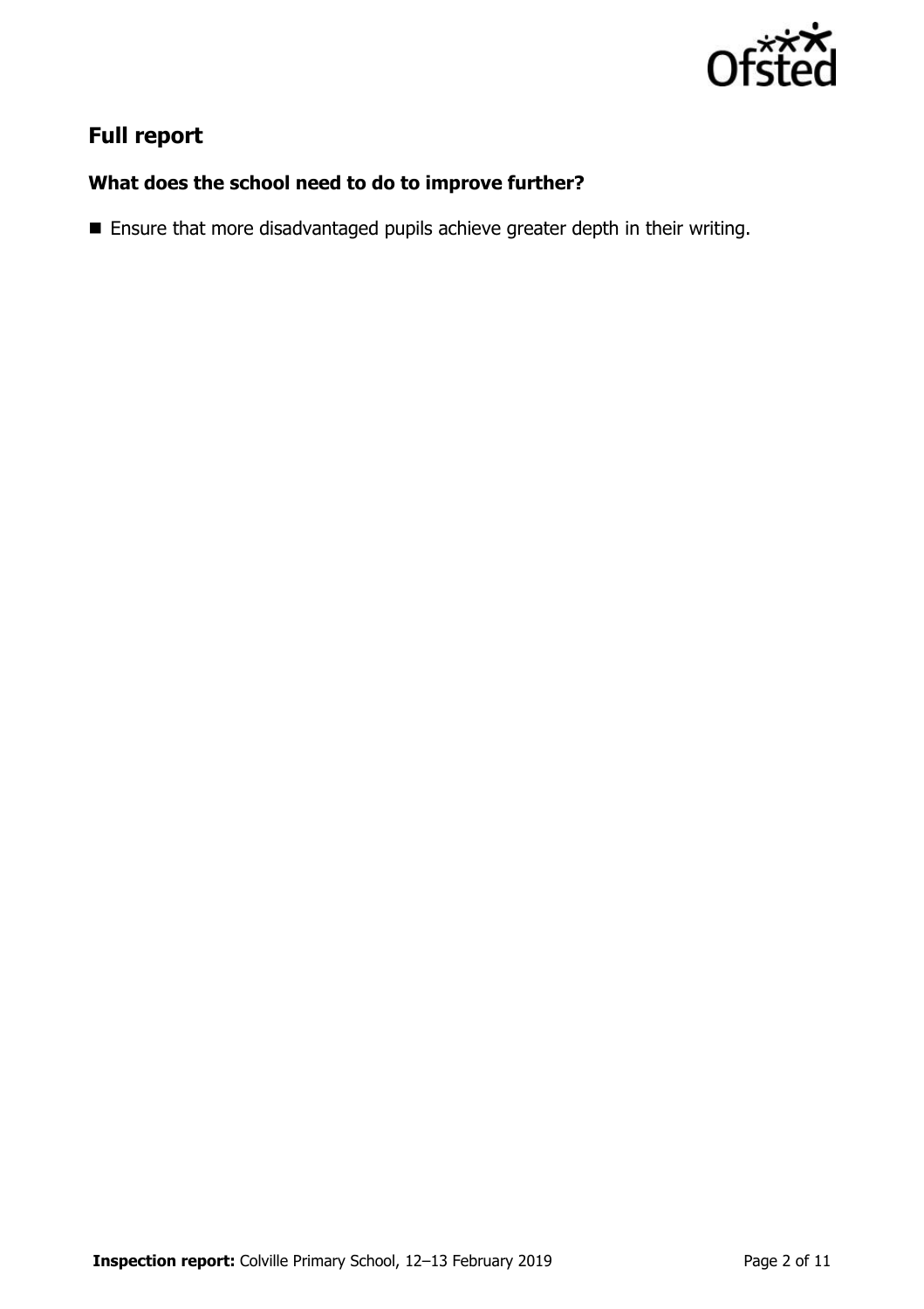

# **Inspection judgements**

#### **Effectiveness of leadership and management Constanding**

- School leaders, staff and governors share a commitment and ambition to give pupils the best possible start in education. They have driven sustained improvements to make this a highly successful school. Parents are fully supportive of school leaders and value the outstanding standard of education that their children receive.
- Senior school leaders have played a pivotal role in transforming the school. They have built a culture of high expectations and firmly believe that pupils from all abilities and backgrounds can achieve excellence. Leaders continue to raise standards for what pupils can do.
- Leaders are highly reflective and use a range of sources to support their own evaluation of the school. They ensure that their judgements are supported by external validation. Leaders review their actions systematically and take decisive and effective action to address any areas for improvement.
- The school has a strong culture of leadership development. Senior leaders nurture leadership potential in their staff and support them well through coaching and highquality training. Middle leaders share senior leaders' drive and enthusiasm and are very effective in their roles. They are actively involved in the monitoring and development of their specific areas of responsibility and can demonstrate the positive impact they have had on school improvement.
- Leaders monitor the quality of teaching and learning meticulously through its impact on pupils' progress. With teachers, they focus on individual pupils and set precise targets to address any gaps in learning. Accountability at every level ensures that staff have a collective approach to providing excellent provision for their pupils.
- Staff morale is exceptionally high. Members of staff enjoy working at the school and benefit from the professional development they receive. Members of staff feel that leaders collaborate fully with them, saying that training 'is not done to us; leaders learn with us'. Teachers who are new to the profession feel very well supported.
- Alongside outstanding academic progress, leaders ensure that pupils have a wellrounded education. The rich and varied curriculum enables pupils to learn a variety of subjects in depth, including from specialist teachers. Pupils' participation in the wide range of extra-curricular clubs is very high. Pupils can take up activities such as Spanish cooking, language clubs for beginners and native speakers, yoga, gardening and artist studies. Pupils typically feel that 'there's something for everyone here'.
- The wide range of cultural, creative and sporting enrichment opportunities is a real strength of the school. Pupils regularly take part in community arts projects, such as ceramics workshops at the V&A and public performances in drama and music. Pupils participate in a variety of sports competitions, including athletics and Eton fives. The school orchestra includes musicians of all abilities. Pupils have opportunities to learn a variety of instruments during their music lessons and after school.
- Leaders promote a strong sense of values and clear understanding of how pupils can contribute to both the school and wider community. Through assemblies and the extensive personal, social, health and economic (PSHE) programme, pupils are acutely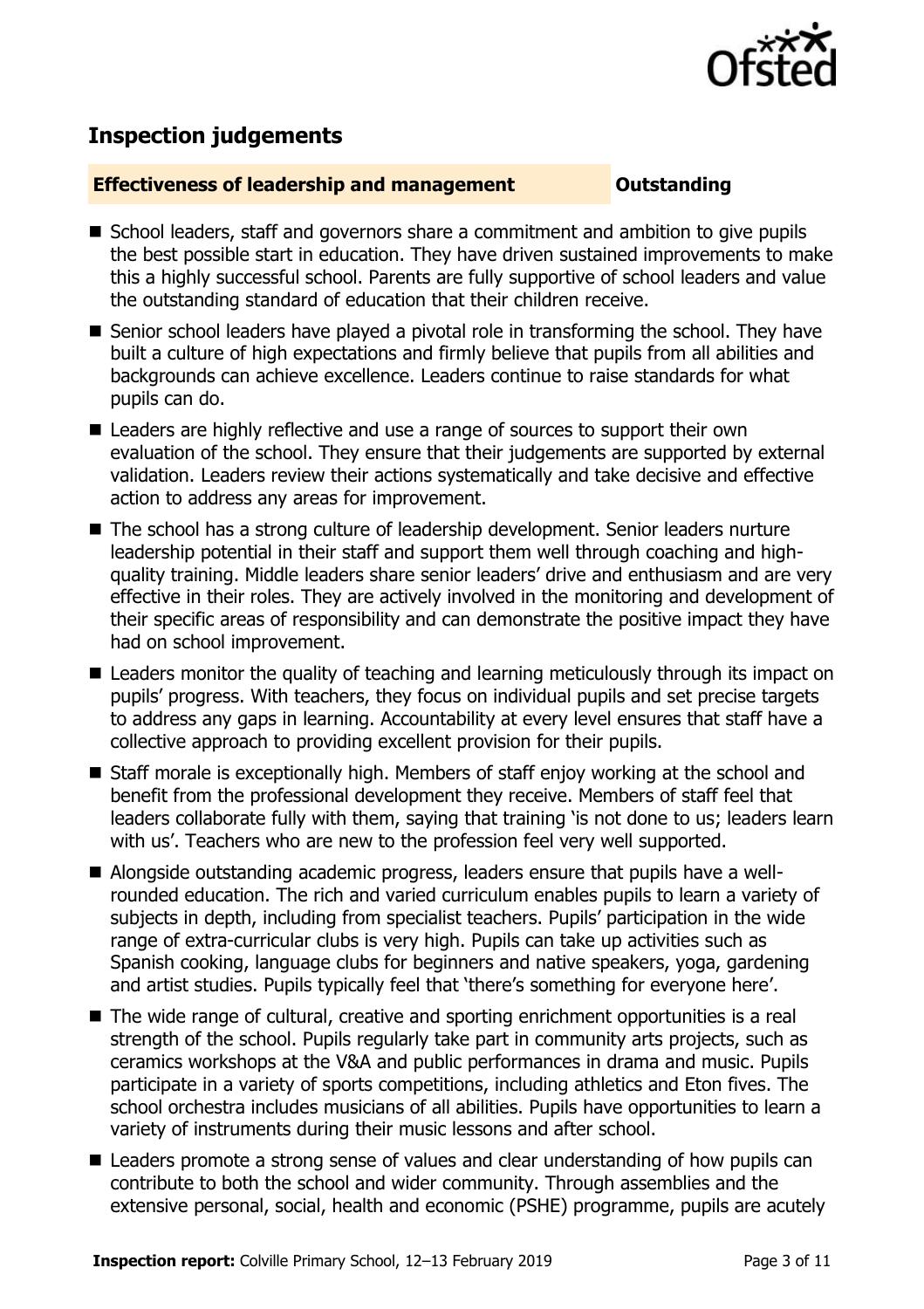

aware of the importance of respect and tolerance. They are well prepared for life in modern Britain.

- Strong leadership of the provision for pupils with special educational needs and/or disabilities (SEND) ensures that pupils receive excellent support and make strong progress. Early identification of pupils' needs means that pupils receive tailored support as they progress through the school. Leaders relentlessly pursue specialist support, particularly for pupils with complex needs. Additional funding is used effectively to provide individual support.
- Leaders direct the pupil premium funding well to remove the barriers faced by disadvantaged pupils. As a result, these pupils make outstanding progress. All staff are aware of the pupils for whom additional funding is received and put effective measures in place to support them. Leaders have secured extra additional funding from external agencies to support disadvantaged pupils. This is mainly used to support pupils' involvement in extra-curricular clubs and visits.
- The school's primary sports funding is also supplemented by additional funding and used effectively. Leaders have a clear strategy for how the money is used and review this regularly to assess the impact. As a result, pupils benefit from the numerous sporting and enrichment activities on offer.

#### **Governance of the school**

- Governors share leaders' vision and have been instrumental in the school's journey to outstanding. They have a deep understanding of the school's overall effectiveness from their close work with school leaders. Governors receive detailed information about all aspects of the school. They analyse this and use it to challenge school leaders robustly and hold them rigorously to account.
- Governors review their work regularly through self-audits. Recently, they have recruited new governors as they recognised the need to broaden the expertise and experience of the governing body. Governors have a range of skills which enables them to support the school extremely well.

#### **Safeguarding**

- The arrangements for safeguarding are effective. Clear processes are in place for dealing with concerns. Staff understand and follow these procedures as a result of regular and up-to-date training. Leaders take swift and appropriate action, making referrals to external agencies as necessary. They have completed all the necessary checks on the suitability of staff.
- **Pupils understand what they can do to keep themselves safe and how others can help** them manage difficult situations. They know the importance of telling a trusted adult if they have any concerns. Younger pupils like having 'worry monsters' in classrooms which help them deal with problems they may have. Leaders have an extensive programme of workshops, assembly and PSHE lessons to teach pupils about specific aspects of safety at an age-appropriate level, such as cyberbullying, road safety and gang crime. All parents who responded to Parent View reported that their children are safe and happy at the school.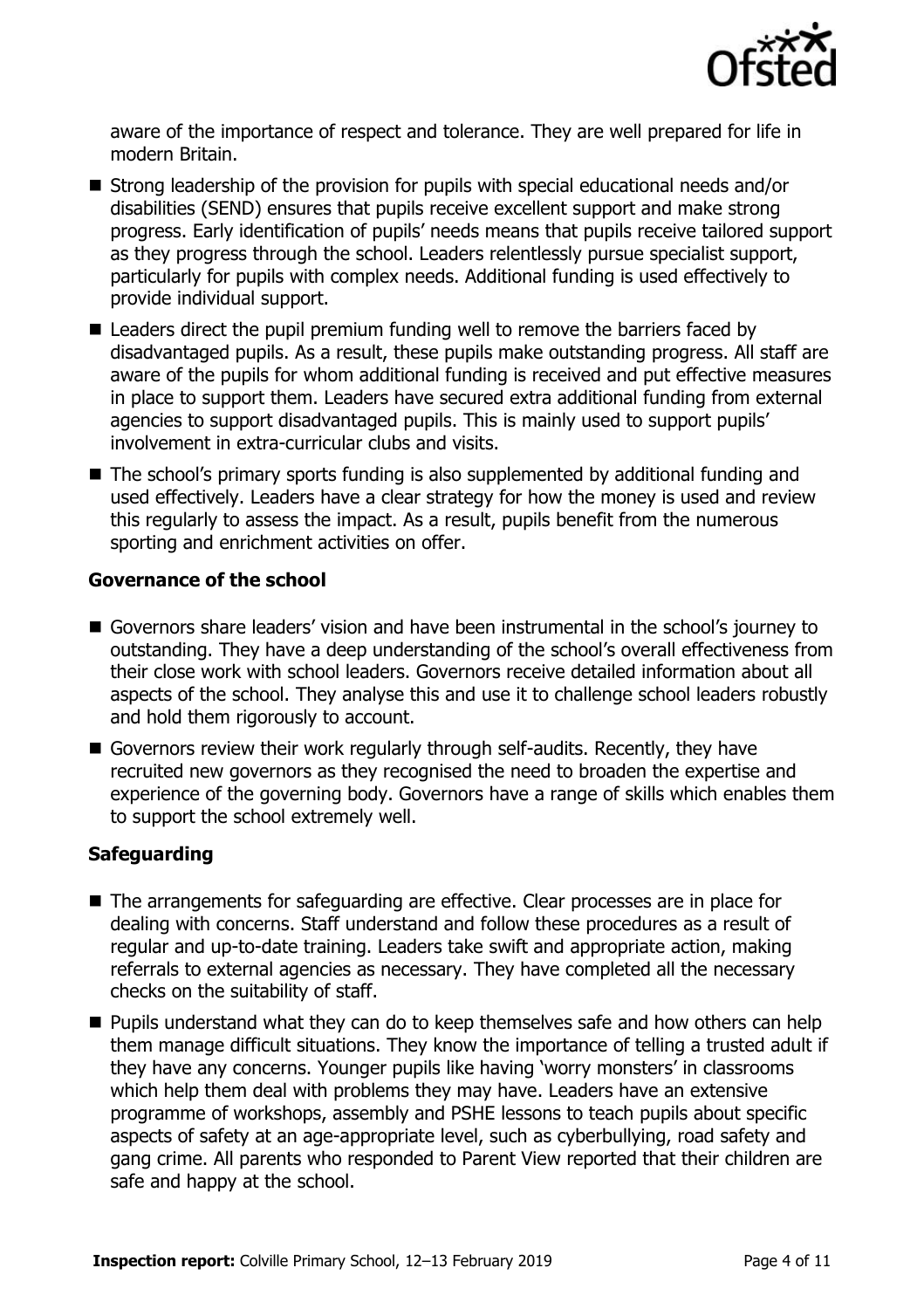

### **Quality of teaching, learning and assessment Outstanding**

- The quality of teaching across the school is of a very high standard. As a result, pupils make outstanding progress over time.
- Teachers are very clear about each pupil's ability and potential. They use this information to plan lessons which develop and embed pupils' learning over time. Teachers make sure that lessons meet the needs of all groups of learners.
- Support staff in the school are known as 'partner teachers'. They are well trained and provide high-quality support to pupils with SEND. Support staff make sure that all pupils can access learning in lessons. They use effective questioning to build up pupils' confidence and encourage them to work independently. As a result, pupils with SEND make substantial progress.
- Teachers plan writing lessons so that they are well sequenced. Consequently, pupils build up a bank of knowledge and writing skills specific to each task. This results in pupils of all abilities producing high-quality and fluent writing across a broad range of genres. Teachers select challenging reading texts to inspire writing tasks. Teachers embed accurate spelling and grammar from an early age.
- Teachers continually develop pupils' vocabulary. They take every opportunity to highlight new words and are precise in their own use of language. Pupils independently make use of the 'working walls' and task-specific word lists within each classroom to extend their vocabulary and sentence structure. For example, Year 4 mathematics pupils explained commutative law confidently and Year 6 pupils made accurate references to biological terms in a science lesson.
- Teachers have high expectations of all pupils and set challenging work. Pupils enjoy their lessons and relish the opportunities to think deeply. They know that teachers will only move them on in their learning when their understanding is secure. Pupils typically feel that 'teachers always find ways to help us understand'. This was particularly evident in mathematics. For example, pupils are withdrawn from class to work on a particular concept that they have struggled with and return to class once they have grasped it.
- Established routines and pupils' excellent attitudes to learning mean that no lesson time is wasted. Transitions between different activities are seamless.
- Subject specialist teachers help to ensure that pupils make substantial progress in subjects such as music, art, French, dance and computing. They use their subject expertise to enthuse pupils and develop subject-specific skills. For example, Year 4 pupils explained their coding work in detail and Year 6 pupils happily conversed in French.

#### **Personal development, behaviour and welfare <b>COUTS** Outstanding

#### **Personal development and welfare**

■ The school's work to promote pupils' personal development and welfare is outstanding.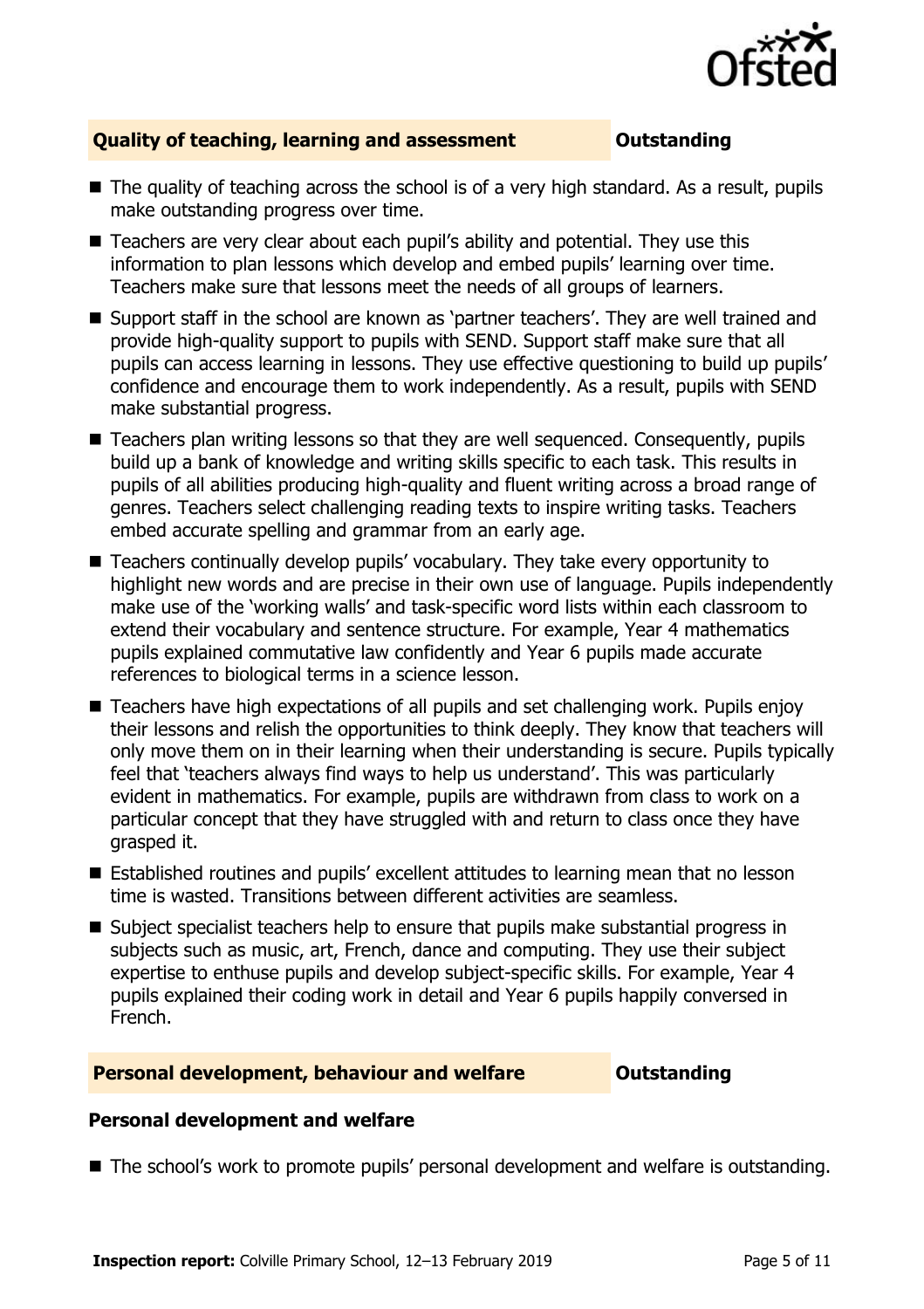

- **Pupils are focused and determined to do their best. They show an inquisitive attitude to** their learning and ask pertinent questions in lessons and assemblies. In class, pupils discuss learning in a thoughtful and considered way. Parents typically say that their children love school.
- **Pupils embrace the school's core values of 'Respect, Aspiration and Perseverance'. They** show resilience in the challenging nature of their lessons and have a thirst for learning. Typically pupils feel that 'you always keep trying to do your best'.
- Pupils are highly respectful of each other and celebrate differences. Recent initiatives include the school's work to develop pupils' understanding and acceptance of what makes people different, including those who are lesbian, gay, bisexual and transgender.
- **Pupils are encouraged to take on a range of responsibilities, which develops their ability** to work with other people. School prefects are excellent role models for other pupils and carry out their jobs in earnest. Other responsibilities include eco-warriors, book monitors and school council. Pupils say that school leaders listen to them and take their views seriously, such as by involving them in deciding the school menu.
- **Pupils feel safe. They are confident and happy at school. Pupils say that bullying is rare** and that pupils 'just get on together'.
- Leaders always take opportunities to review and improve the PSHE curriculum so that it meets the changing needs of pupils. Current work includes improving pupils' awareness of good emotional and mental health.

### **Behaviour**

- The behaviour of pupils is outstanding.
- **Pupils demonstrate exemplary behaviour, both in lessons and around the school. They** understand leaders' and teachers' expectations around conduct very clearly and there is an atmosphere of mutual respect. Pupils wear their uniforms with pride.
- Members of staff have a consistent approach to managing behaviour. Pupils 'buy' privileges as a reward for positive behaviour and effort. Behaviour logs show that the few instances of poor behaviour are dealt with appropriately.
- Attendance for all groups of pupils has improved and is now above the national average. Leaders have put in place successful strategies to promote and maintain good attendance. Pupils enjoy school. They arrive punctually and settle quickly to their lessons.

### **Outcomes for pupils Outstanding**

■ Pupils' progress across all classes is outstanding. Work in pupils' books and current assessment information show that pupils make substantial progress across all subject areas. This includes disadvantaged pupils and those with SEND. A high proportion of pupils in each year group work at beyond age-related expectations.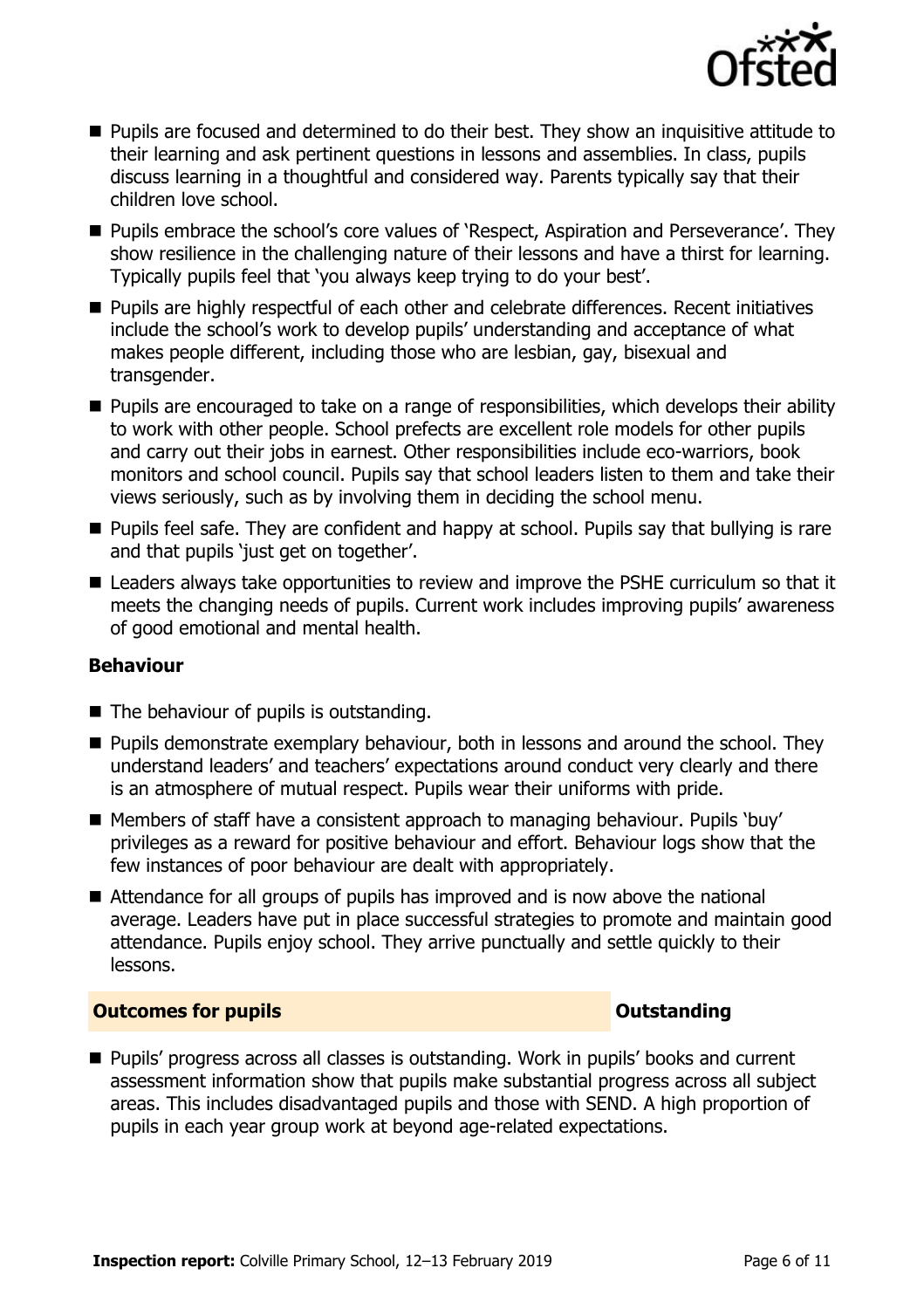

- At the end of key stage 2, pupils' progress in reading and mathematics is consistently in the top 10% of schools nationally. Pupils' attainment at the end of Year 2 and Year 6 is well above the national average in reading, writing and mathematics.
- Across the curriculum, pupils develop in-depth knowledge and skills specific to each subject. They demonstrate strong progress in all subjects, including science, history, art and music.
- Phonics teaching is very successful. Teachers and support staff deliver high-quality lessons which are planned methodically. They use a range of strategies to ensure that pupils have a secure understanding and are moved on to more challenging work. By the end of Year 1, a high proportion of pupils achieve the expected standard in the phonics screening check.
- Leaders and teachers promote reading very well. Reading is an integral part of the curriculum. Progress in reading at all ages is particularly strong. As a result, pupils show a genuine love of reading and use the well-resourced library daily. The school's focus on early reading and effective intervention successfully enables pupils with SEND and/or poor reading skills to catch up.
- Disadvantaged pupils achieve exceptionally well, particularly in reading and mathematics where their progress is consistently above the national average. Attainment at the expected standard is consistently high in key stages 1 and 2. However, the proportion of disadvantaged pupils achieving greater depth in writing was below average in 2018.

### **Early years provision CONSTANDING TO A RESEARCH CONSTANDING TO A RESEARCH CONSTANDING TO A RESEARCH CONSTANDING TO A RESEARCH CONSTANDING TO A RESEARCH CONSTANDING TO A RESEARCH CONSTANDING TO A RESEARCH CONSTANDING TO**

- In both Nursery and Reception classes, leaders have created safe and stimulating environments. Children, including those who are disadvantaged, make excellent progress in all areas of learning and absorb themselves in fun and purposeful activities. The proportion of children who achieve a good level of development is consistently above the national average.
- Leaders and staff are highly-skilled practitioners and knowledgeable about children's learning and development in early years. They plan activities carefully for both the indoor and outdoor areas so that children have every opportunity to extend their learning. Leaders work closely with staff to ensure that consistently strong practice is evident across all classes.
- The varied curriculum enhances children's learning and prepares them well for Year 1. They enjoy learning a wide range of subjects, such as computing, art and dance, from the specialist teachers. Children are confident to try out new activities because of the encouragement they receive.
- Children are happy and very well cared for. They have warm relationships with the staff and show a strong ethos of kindness and consideration. Children play well with each other and know what is expected of them. They respond quickly to staff instructions and are familiar with classroom routines.
- Adults model vocabulary and language to children highly effectively. Children develop excellent communication skills as a result. Activities are usually linked with 'Word of the Week', helping to extend children's vocabulary.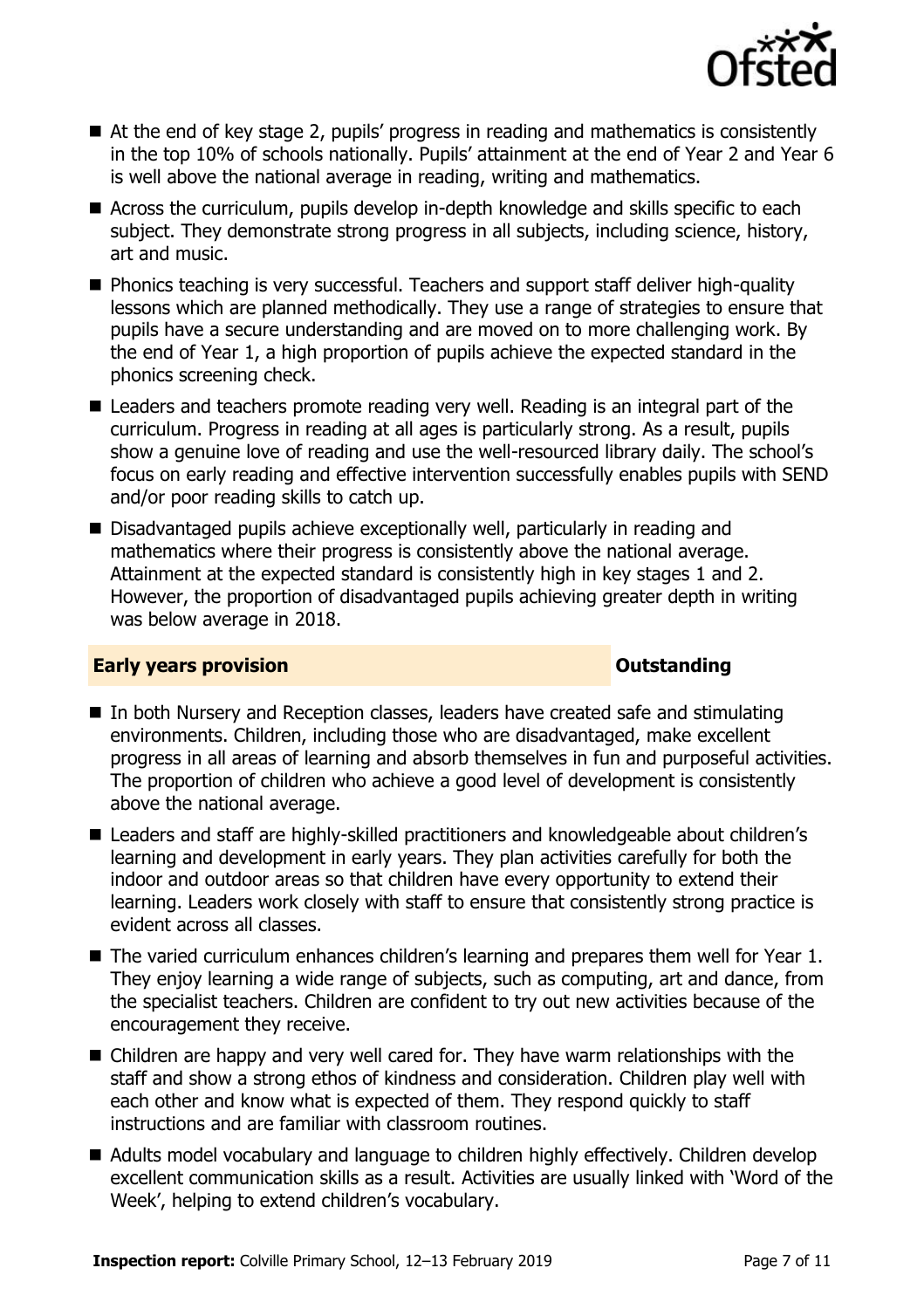

- Staff know the children and their individual needs and abilities extremely well. Leaders analyse assessment information to identify any gaps in learning. They put effective measures in place to address this. For example, leaders design specific activities to engage boys to ensure that their progress matches that of the girls. Children with SEND are very well supported
- Staff actively encourage parents to be involved in monitoring their children's progress. 'Parent Proud Clouds' enable parents to share children's learning at home. 'Stay and Play' sessions also provide useful opportunities for prospective children and parents to see the provision.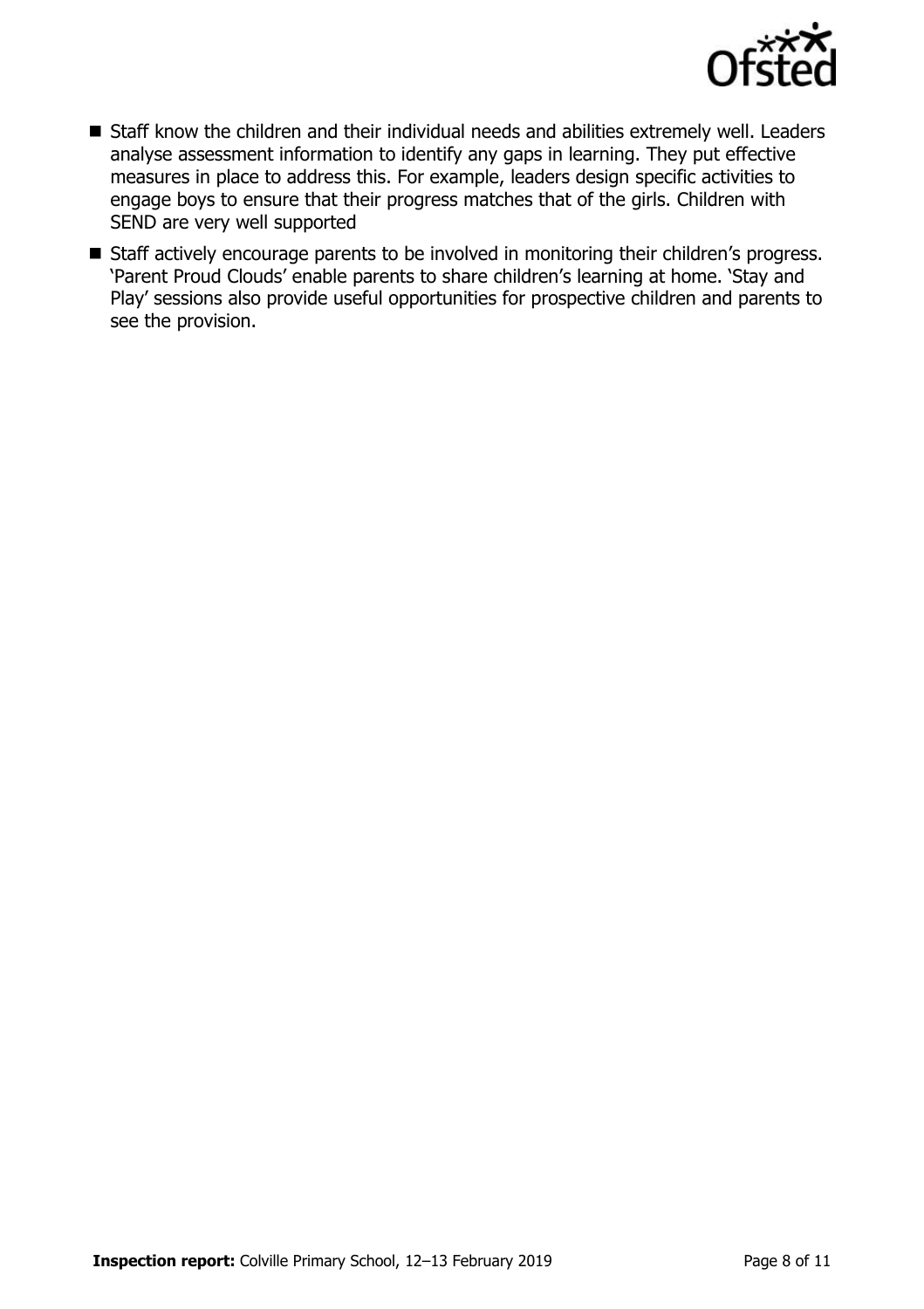

# **School details**

| Unique reference number | 100481                 |
|-------------------------|------------------------|
| Local authority         | Kensington and Chelsea |
| Inspection number       | 10058834               |

This inspection of the school was carried out under section 5 of the Education Act 2005.

| Type of school                      | Primary                         |
|-------------------------------------|---------------------------------|
| School category                     | Community                       |
| Age range of pupils                 | $2$ to $11$                     |
| <b>Gender of pupils</b>             | Mixed                           |
| Number of pupils on the school roll | 441                             |
| Appropriate authority               | The governing body              |
| Chair                               | Diana Maine                     |
| <b>Headteacher</b>                  | Jagdeep Birdi                   |
| Telephone number                    | 0207 2296 540                   |
| Website                             | http://www.colville.rbkc.sch.uk |
| <b>Email address</b>                | info@colville.rbkc.sch.uk       |
| Date of previous inspection         | 30 January 2018                 |

### **Information about this school**

- Colville Primary School is a larger-than-average-sized primary school. The early years provision comprises three Reception classes and two Nursery classes.
- $\blacksquare$  The headteacher took up post in January 2011. The deputy headteacher was appointed shortly afterwards.
- The proportion of disadvantaged pupils is above the national average.
- The proportion of pupils with SEND is broadly in line with other schools.
- $\blacksquare$  The school operates wrap-around care before and after school for 3-11 year olds.
- The school is currently undergoing building work to extend the premises. This is due to be completed by December 2019.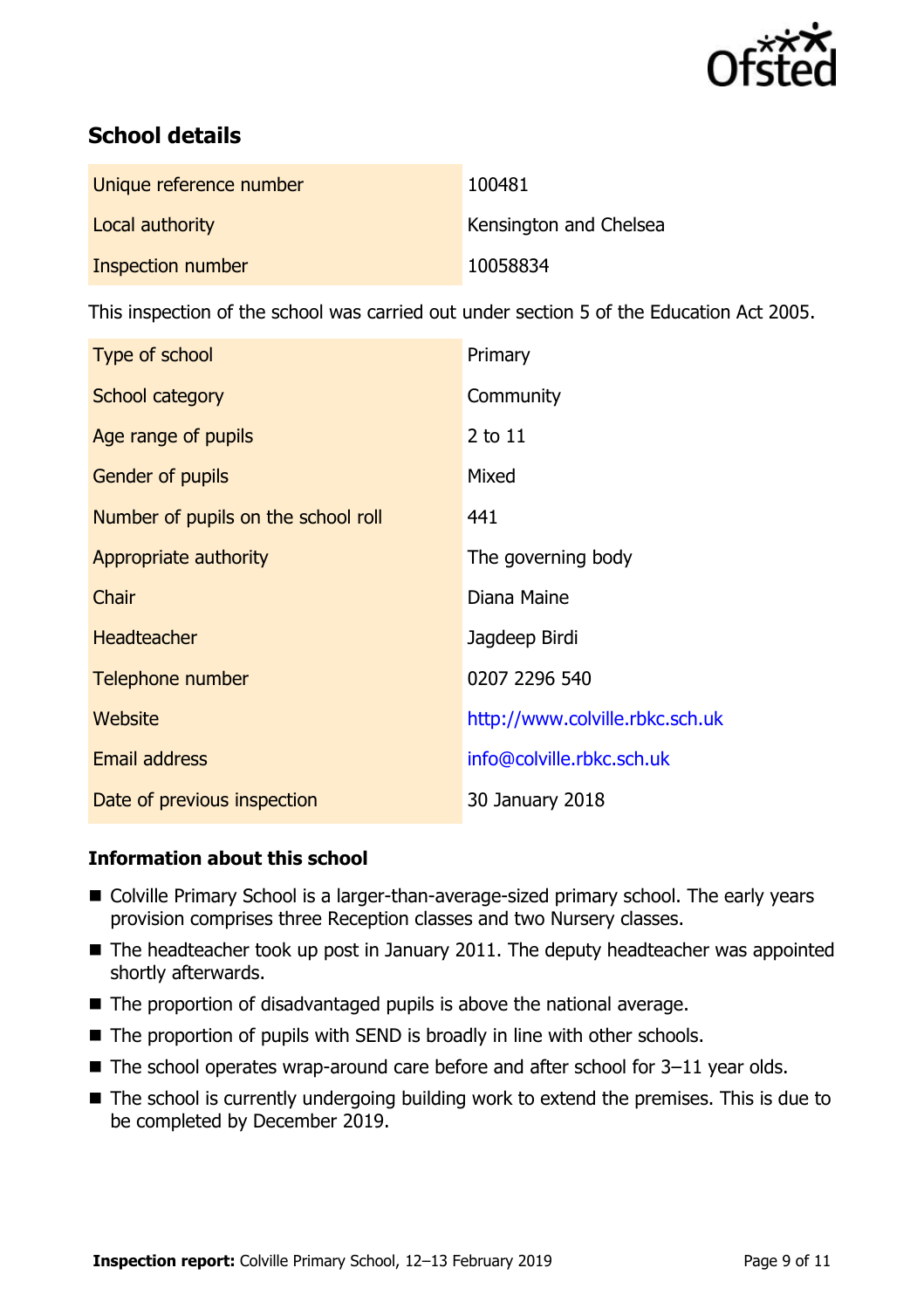

# **Information about this inspection**

- **Inspectors observed teaching and learning across all classes and a range of subjects.** Most of these visits were with school leaders.
- The inspection team held meetings with senior leaders, middle leaders, groups of staff and pupils. The lead inspector also met with four governors and the link adviser from the local authority.
- Inspectors talked to pupils in lessons and around the school. Inspectors heard a number of pupils read. Inspectors evaluated pupils' progress over time through book reviews and discussions with pupils.
- Inspectors scrutinised documentation provided by the school, including the school's self-evaluation, improvement plans, safeguarding records and behaviour logs.
- $\blacksquare$  The inspection team considered the views of 115 parents who responded to Parent View and held informal discussions with parents at the start of the school day. Inspectors considered 57 responses to the staff survey.

#### **Inspection team**

| Jude Wilson, lead inspector | Her Majesty's Inspector |
|-----------------------------|-------------------------|
| Meena Walia                 | Ofsted Inspector        |
| Lynn Martin                 | Ofsted Inspector        |